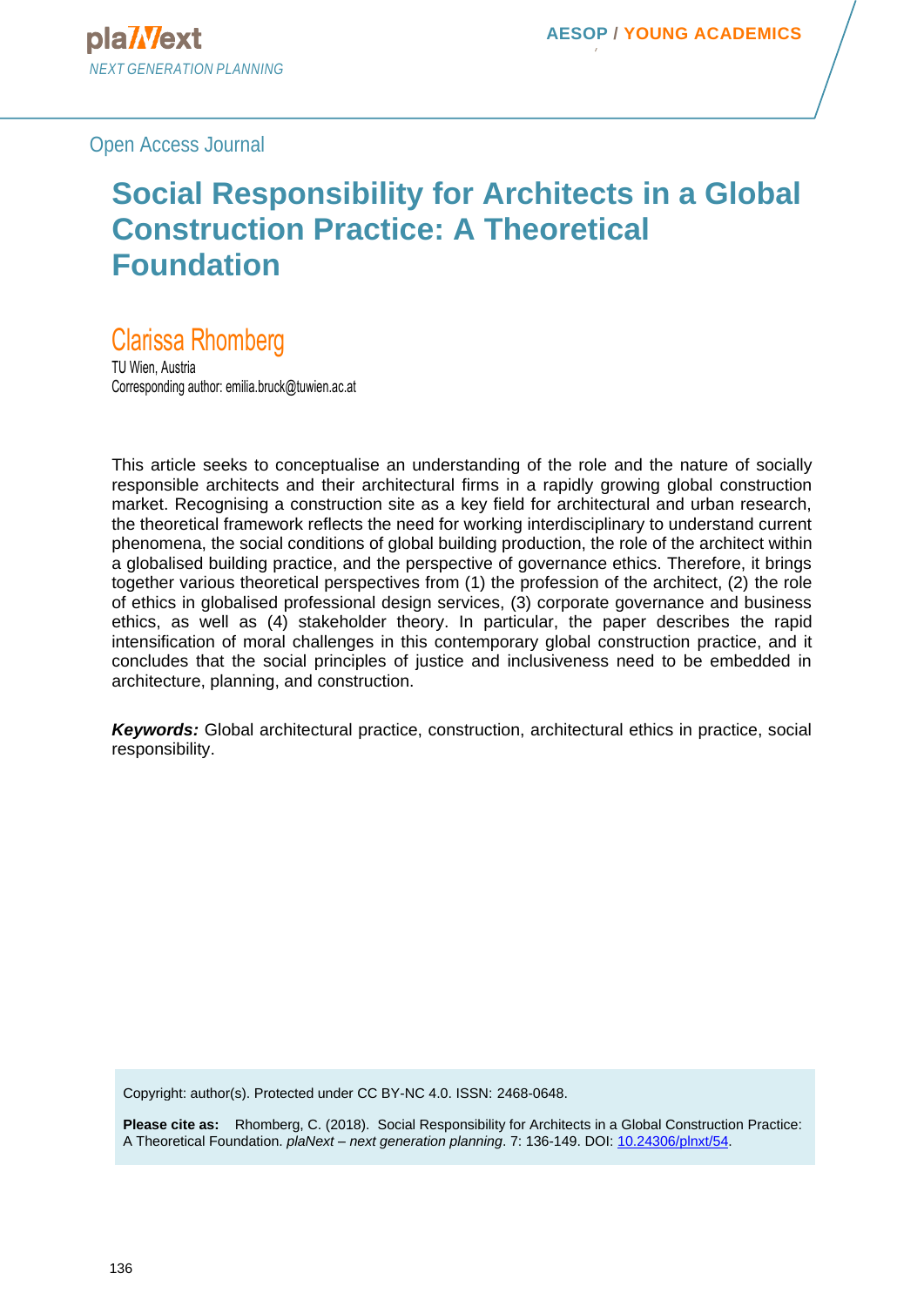## Open Access Journal

#### **Introduction**

While globalisation generates new working opportunities for architects and other related professions, it also has brought with it issues of ethical and social behaviour (Gunder & Hillier, 2007, 2009; Marcuse, 1976; Spector, 2001; Sadri, 2012). One of the major contractually tied responsibilities of architects is to meet the client's needs within budget and on schedule. This however often conflicts with human resource issues, such as working hours, health, safety, and health insurance for the construction workers. Accidents at construction sites are tragic. For example, over 974 Indian and Nepalese migrant workers have died of sudden cardiac arrests 'or an accident at work' in Qatar since January 2010 (Gibson, 2014). This highlights the dilemma of the production chains in building on a global level where standards (ILO, 1932) and human rights are violated. Such precarious working conditions in a fast growing global building boom can also be found on other large construction sites, such as in China (Bronner & Reikersdorfer, 2016) in the projects for the FIFA World Cup in Brazil 2014 (Bloomer & Neiva, 2014) and the Winter Olympics in Sochi 2016 (Human Rights Watch [HRW], 2013, 2017). These incidents do not only happen in authoritarian regimes or developing countries but also in metropolises like New York (Chen, 2015). In the last years, the building boom in New York claimed a rise in deaths and injuries of construction workers, who are mostly from Latin America and are not authorised to work in the United States. Chen points out that 'the deaths make clear that the city is being built, or in some cases rebuilt, heavily on the backs of recent immigrants' (Chen, 2015, p. 5). The European Union Agency for Fundamental Rights (FRA) also reports poor working conditions, long working hours and significant underpayment for mainly Eastern Europeans working on construction sites in various Central European countries (FRA, 2015, p. 11). These cases hint at deeper social issues within the construction business as well as in the political realm; Bhacker (2016) claims that in her article 'the construction industry must step up on human rights'(p. 1). The roots of this situation have not been sufficiently taken into account because there is inadequate training and because workers in the construction industry are not at all socially integrated, which is a condition that essentially precipitated from the rapid global urbanisation (Linder et al., 2013, 2014).

In the context of this paper, special attention is drawn toward the site of production  $-$  the construction site, which is still a neglected 'place' within architectural research and discourse. The building process takes a back seat in the global debate on contemporary urbanisation processes. However, 'the social processes on architectural construction sites are a key entry window to understand current phenomena of the social production of urban spaces' (Knierbein, 2016, p. 9). Furthermore the role of the architect within this gobal building practice is questioned.

Architects are involved in these global construction processes (Gunder & Hillier, 2007). Their actions and decisions, directly and indirectly, affect construction workers. Their decisions have ethical, social and environmental impacts and require processes of reasoning on multiple stages (Human Rights Watch, 2013, 2017). This involves the exercise of judgment rather than the 'mere application of rules' (Campbell & Marshall, 2005, p. 199). In this context, the notion of responsibility goes beyond contractual obligations and their fulfilment. Therefore, they are compelled to consider increasing environmental, economic and social planning challenges in their practice (Desai, 2010; Fischer, 2010). Even though there is today a growing awareness of the responsible use of resources (Wackernagel & Rees, 1996; McDonough & Braungart, 2002), as well as the environmental and social impact of buildings (see systems for certifying sustainable buildings), scholarly research so far has paid little attention to the social responsibility in construction processes. By addressing ethical issues that arise during the process of production in a globalised building practice, such as the labour conditions of construction workers with insufficient training and poor work safety conditions, this paper aims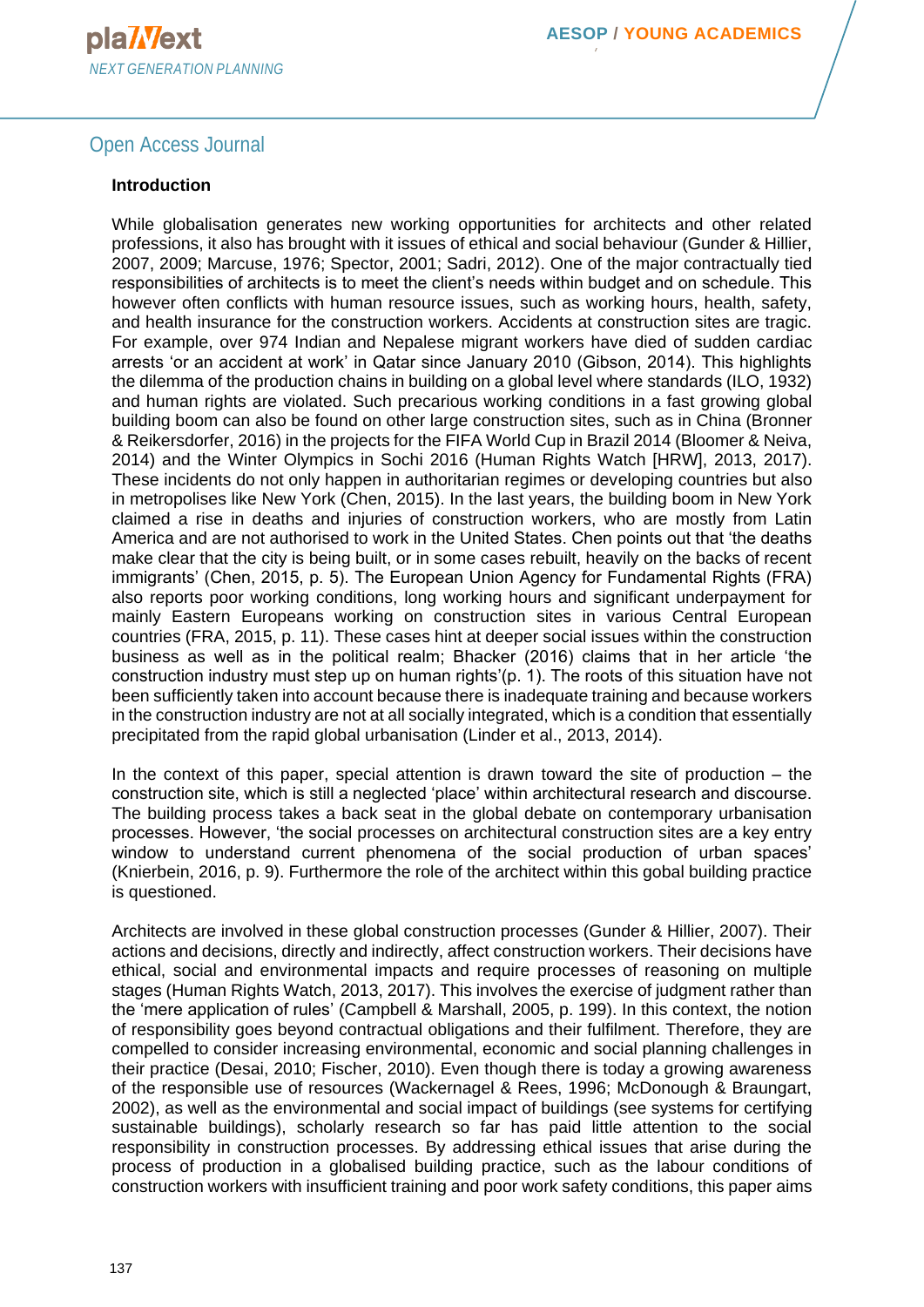# Open Access Journal

to build a theoretical framework not only for understanding current global construction practice but also for promoting fairness, sustainability, and shared values in the process of building.

In this understanding, this paper investigates the role of social responsibility of architects in today's global construction practice from a planning theory and governance perspective. It is the objective of the author to raise awareness by embedding the research in the scholarly discourse on the issue of social responsibility of architects during the planning and construction process. Accordingly, this paper is organised as follows: First, the author focuses on stances of social engagement of architects and combines historical analysis with contemporary examples. Second, an overview on the globalisation of the profession of the architect and its capabilities to act in a responsible way in daily globalised practice is given. (AIA, 2007; Gunder & Hillier, 2007, 2009; Marcuse, 1976; RIBA, 2005; Sadri, 2012; Spector, 2001). Third, as it is crucial to investigate the relationships, stakes, claims, dependencies and organisation of the various actors involved in construction for the understanding of leadership in planning processes, the stakeholder theory (Freeman, 1984, 1991; Wieland, 2014) as well as discourses on governance ethics (Wieland, 2007, 2014, 2015, 2017) serve as further theoretical anchors to build the link between competitive advantage and social responsibility (Porter & Kramer 2006, 2011).

#### **Social Engagement of Architects**

To create a broad understanding of the development of the profession of the architect and its social involvement, it is essential to contextualise the concept by means of a historical view, followed by a brief characterisation of the job profile. Investigating the social role and responsibilities of architects is especially based on the perception that architecture affects society; it can create better places, and it can even have a role in making a place civilised by making a community more liveable (Jubany, 2011). Architects have engaged with political, social, and environmental issues, and dealt with them in their writing, designs, plans, and utopias. This was specifically evident in their response to the rapid urbanisation, industrialisation, standardisation, and serial production that engulfed Europe during the 18th and 19th centuries (Curtis, 1996). For example, Sir Ebenezer Howard's concept of the garden city came as a response to the rapid urban development, promoting planned, self-contained communities surrounded by greenbelts, and organised in residential, commercial, industrial, and agricultural areas (Howard, 1965 [1902]). Another response in the early 20th century to address social problems and urban poverty in growing cities was the architectural modernism movement, which first relied on rapid technological advancement in production and functional design (Nerdinger, 2012).

Drawing on the connections between architecture, modernity, and dwelling, a modern utopia of the ideal city, a functional city, was created and the architect was perceived as the creator of the visions (Heynen, 1999). In the modernist understanding, master planning is a powerful economic and political instrument that can improve social issues through transformation of the environment (Bergdoll, 2010). In the 1920s and 1930s, the vision became real in the form of large-scale social housing projects, such as various European developments like Karl Marx Hof (1927–1933) by Karl Ehn in Vienna, Kensal House (1938) by Maxwell Fry in London, or the Horseshoe Estate (1925–1933) by Bruno Taut and Martin Wagner in Berlin. Through formation of the Congrès International d'Architecture Moderne (CIAM) in 1928, universal architectural principles were formulated, the most mentionable being is the Athens Charter by Le Corbusier, which substantially influenced the modern movement (Bergdoll, 2010). Bergdoll (2010) points out that 'this view of the architect's role, often laced with technocratic utopianism, was perhaps most clearly embodied in Le Corbusier's appeal for a system of modern architecture that was integral to a unified urban vision' (p. 7).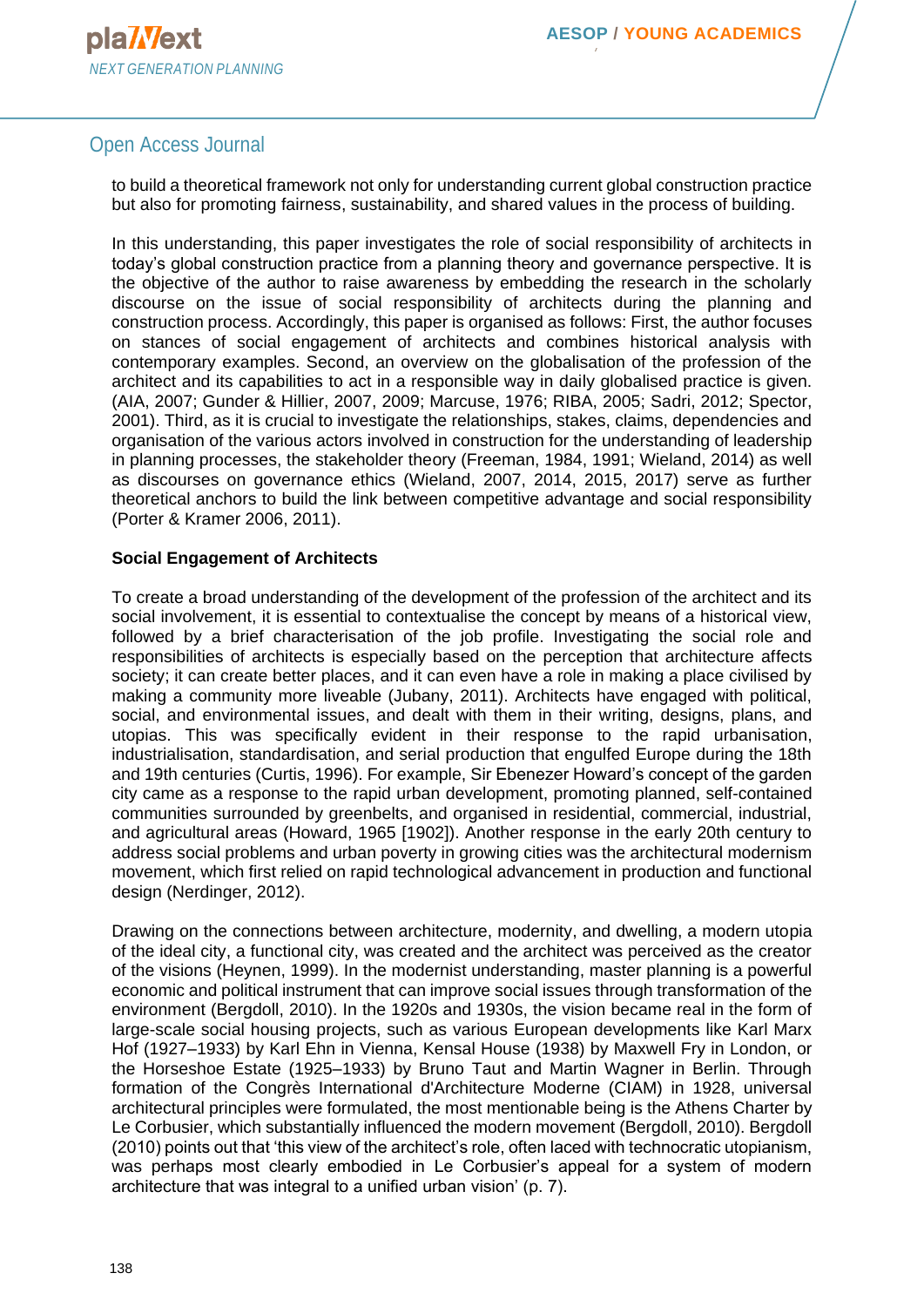# Open Access Journal

After post-World War II reconstruction, the visions of the modernist architects and their 'strong sense of social responsibility in that architecture should raise the living conditions of the masses' (Henket, 2002, p. 10) were extended to a global scale, and the aesthetics of modernist projects were associated with prosperity and progress. The example of Le Corbusier's masterplan for Chandigarh (1951–1956) was an attempt to apply the concepts of the *[Unité d'Habitation,](http://www.archdaily.com/85971/ad-classics-unite-d-habitation-le-corbusier) a symbol for modernist residential housing, to India. However, Prakash (2002) states '…not only architectural but also economic and institutional modernism, certainly produced a great deal of professional expertise, but failed to stage the decolonisation of India because it's elitist, top-down framing never enabled it to gain the legitimacy to represent properly, to speak for the people in whose name it was exercised. The failure here was not one of translation, as Spivak points out, but one of transfer of idiom' (p. 152).*

The perceptions changed in the 1970s and criticism was levelled at the modernist top-down planning attitude of architects who systematically neglected the needs of the individuals. After 1960, a less evolutionary and more revolutionary critical reaction to modern architecture emerged with the development of postmodernism (Rowe, 2011). The clean lines and functional orientation of modernism were questioned, resulting in a broad, diverse, and pluralised discourse towards context and tradition, as first articulated in the writings of Robert Venturi and Denise Scott-Brown (1972). One line of thought is known as 'critical regionalism'. Its representatives – for example, Glenn Murcutt, Sam Mockbee, Peter Zumthor, Jørn Oberg Utzon, and Alvar Aalto – reflected differences in climate, ecology, culture, and architectural traditions in their designs (Frampton, 1983). Simultaneously, the focus of a wider perception shifted to environmental burden, the harm to the environment, and a rising awareness of the need to protect it.

In the 1980s, participatory planning approaches gained a ground and the involvement of users and communities became an important topic in planning processes. Concepts like co-housing promoted the creation and maintenance of affordable living in communities with shared facilities (Tummers, 2015). In 1986, Clare Marcus-Cooper formulated a call for 'housing as if people mattered' in a book of the same title, where she proposed design guidelines for medium-density family housing with a focus on community places (Marcus-Cooper & Sarkissian, 1986). In 1982, the organisation Architects for Social Responsibility was founded to promote 'peace, environmental protection, ecological building, social justice, and the development of healthy communities' (ADPSR, 2015, para. 2). And already three decades ago, Murvin stated:

The architect is responsible for imparting distinctive aesthetic qualities to our buildings, yet his realm is not buildings alone. The proper fulfilment of the architect's responsibilities requires competent, ethical, and impartial service, not only on behalf of the client, but also in the public interest. Seldom does a building effect only its owner, nor does it stand alone. For this reason, the architect is responsible for designing buildings that protect the health, safety and welfare of all who use them and also enhance the environment by taking due regard for the natural environment, existing physical factors, and circulatory patterns. (Murvin, 1982, p. iv)

In the course of the ongoing internationalisation of architectural firms from the 1990s onwards, architectural practices placed a stronger focus on the needs of their clients (Till, 2009). Nowadays, an architect is mainly defined as a person who is professionally engaged in the design, planning, and construction of buildings and, in this process, has to fulfil various obligations and services. Architecture transformed into a globalised business with prominent celebrities of international renown branding cities with their iconic cooperative designs (see, e.g., Guggenheim effect in Bilbao, Guasch & Zulaika, 2005). In contrast to these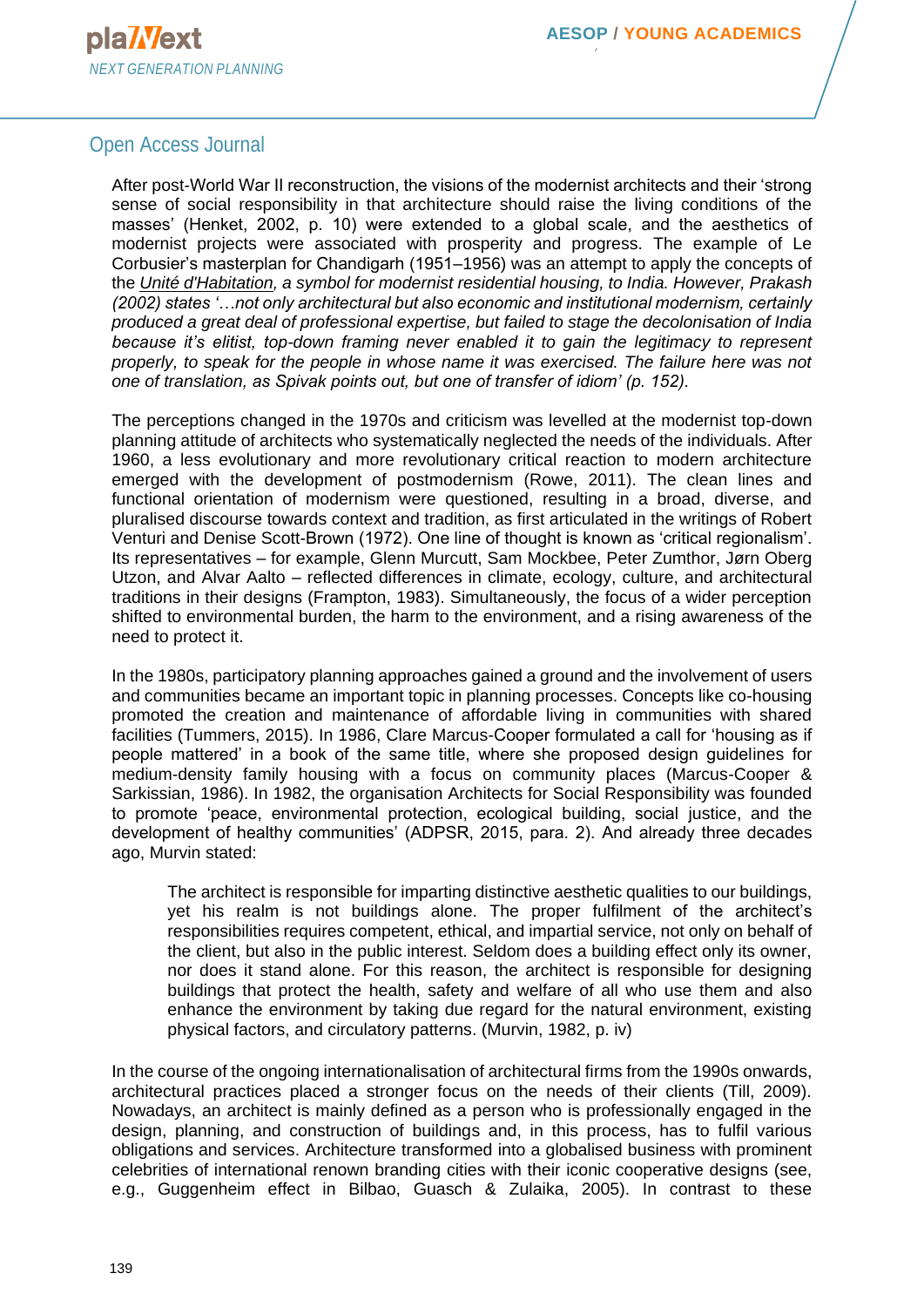# Open Access Journal

developments, the architectural profession also had to deal with growing social, economic, and ecological issues in the course of rapid urbanisation, climate change, and overuse of resources (Burdett & Sudjic, 2007; Droege, 2006, 2012).

Today, a shift in the profession – from the architect as an individual creator of buildings towards a more collaborative way of working – can already be observed as the product becomes more and more globalised and complex. More importantly, the architect is not the single creator of a building and thus needs to see him- or herself as a part of a wider network and as the conductor or facilitator of processes that span between varied realms, such as knowledge and action, design and processes, and different interests and places. Since the advent of the 21st century and the impacts of the economic crisis, there have been an increasing interest and discussion in the planning community about socially responsible design. Mangold (2015) identified a variety of names for socially responsible design, including *Design Activism, Public Interest Design, Human-Centred Design, Social Impact Design, and Social Design*. Up until now, there has been no common definition for socially responsible design, but in general it is characterised by 'attitudes that value justice, equality, participation, sharing, sustainability, and practices that intentionally engage social issues and recognise the consequences of decisions and actions' (Mangold, 2015, para. 1). Furthermore, architectures of social engagement tend to focus on the design of communities that respond to their localised needs and are embedded in the local environment by using local materials (Lepik, 2010). The recent example of the 2016 International Architecture Biennale in Venice showed the growing engagement of architects in issues that pertain to the socially responsible and sustainable architecture. By bringing these considerations onto the stage of international architecture and planning; the curator and Pritzker Prize laureate Alejandro Aravena drew a broader attention with his exhibition *Reporting from the Front*, which was 'scrutinizing the horizon looking for new fields of action, facing issues like segregation, inequalities, peripheries, access to sanitation, natural disasters, housing shortage, migration, informality, crime, traffic, waste, pollution and the participation of communities' (Aravena, 2016, para. 5).

As shown through historical contextualisation, the social engagement of architects through socially conscious design is not a new phenomenon, but the focus on socially and ethically responsible concepts concentrates mainly on the final results (built infrastructures) and not on the production process (touching the ground on the construction site). Consequently, the role of architects, their responsibilities, and their social engagement need to be more and more questioned and redefined, especially in a more and more globalised practice. Therefore, within the next part, the author takes a closer look at the impact of globalisation on the profession in order to understand its interrelated dependencies.

## **Global Architects and Their Firms**

We live in a world of global flows and connectivities. An action on one side of the world can have profound impact on the other. Responsibility has taken on a global dimension. (Gunder & Hillier, 2009, p. 161)

The inception of globalisation over the last decades has dramatically changed the working practice of architects and architectural firms. As a result of these cross-linking and global standardisation processes, contemporary architectural practice requires, among other aspects, knowledge about numerous different local, regional, and international building codes and laws as well as skills in cultural diversity, cooperation and communication (UIA, 1999). Moreover, the planning and construction field today is heavily influenced by free trade agreements (e.g., the General Agreement on Tariffs and Trade [GATT], 1994), regulatory organisations (e.g., the World Trade Organization) and economic interests (e.g., foreign direct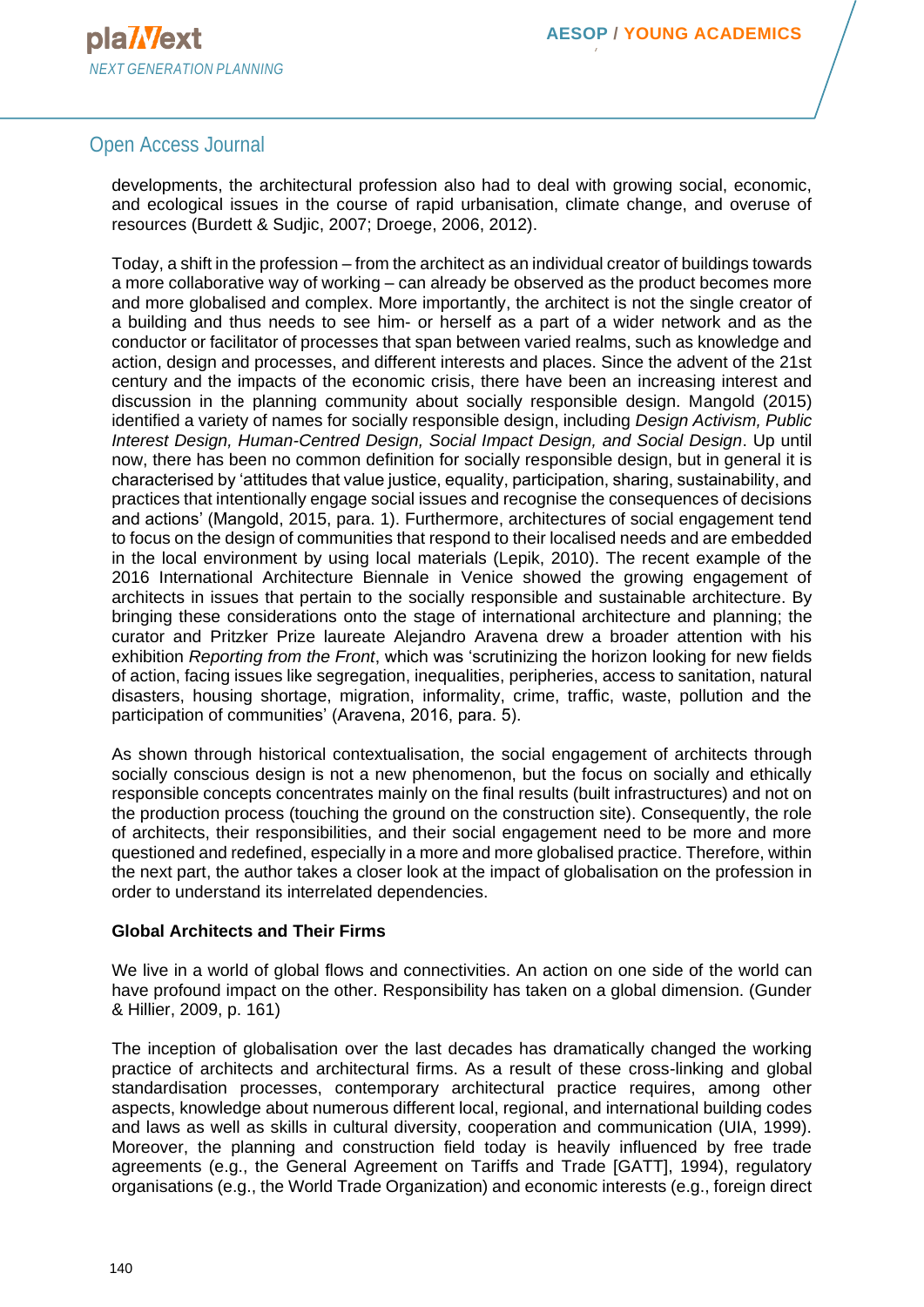

## Open Access Journal

investment). In the understanding of McNeill (2009), architecture is a range of 'spatial products' (Easterling, 2005, p. 2) that plug territories into global economies. While transnational economic processes with flows and exchange of capital, labour, goods, and raw materials have shaped the urban environment over centuries (Freeman, 1991; Sassen, 2002), a major shift in the planning practice occurred in the early 1980s as a result of privatisation and deregulation (as reflected in 'open door policies' of national markets to foreign architectural firms) and with the development of computer-aided design (CAD) and modern communication devices. This electronic technology changed the architectural profession, giving it endurance and increasing the architect's ability to play a vital role in globalised building processes, and thus in global markets.

Simultaneously, the emergence of global architectural firms like Gensler, Skidmore Owings & Merill (SOM), Kohn Pederson Fox (KPF), and AECOM reflects the changing patterns of global trade rules. These particular architectural firms from Western countries (North America and Europe) took the opportunities to expand their architectural services into emerging markets at that time, such as China and the Middle East. The distinct asset of these big global players is that they have 'transnational corporation networks' (Castell, 1996; Dicken, 2003; Faulconbridge, 2009) throughout North America, Europe, and Asia. This global practice has been accelerated as corporate clients (e.g., industry, banks, etc.) take their architects with them as they expand their businesses to growing foreign markets (Keune, 2007; McNeill, 2009). Winch and Schneider (1993) point out that they have a 'strong service' towards their mainly corporate clients in meeting their needs, creating an iconic and distinct corporate design, and managing complex, challenging, and innovative building projects. This increasing flexibility and mobility in the architectural field is not just having a powerful impact on contemporary architecture, its production and on-site conditions but also on the organisation of planning offices.

Architectural firms have different service delivery processes compared to other global service firms, as buildings have a project-based nature and furthermore, and they are unique inasmuch as they have fixed locations (Faulconbridge, 2009). In this context, architectural firms, with their global production networks, have to adapt to the local circumstances because their product is embedded in cultural, economic, political, and social contexts, which they need to take into consideration when designing their buildings. Building remains very local in its implementation and has a direct impact on the involved actors and people's lived environments. In this diverse, multinational and multifaceted field of action, individual architects can be confronted with ethical, moral, social and environmental challenges like human rights issues, the shortage of building resources or climate change, which are not always codified by international law. Therefore, the rules for international practice need to be redefined as responsibility extends across borders.

If talking about the global dimension of social responsibility in a more and more internationalised architectural profession, one has to take a closer look at the existing codes of ethics and guidelines for practice, which have been introduced as a set of rules for social norms and standards by various national professional governing bodies. The most influential national bodies like the Royal Institute of British Architects (referred to hereafter as RIBA) and the American Institute of Architects (referred to hereafter as AIA) have been established for the governance of the architectural profession and the advancement of knowledge, and to assure ethical standards and serve in the interest of society (Appelbaum & Lawton, 1990, p. 4). Moreover, the codes govern the process of architectural practice and include various obligations of a registered architect to the client, the public, the profession, colleagues, and the environment and refer to the honesty, integrity, and competence of the architect (AIA, 2007). However, the existing ethical codes of conduct of national professional bodies like RIBA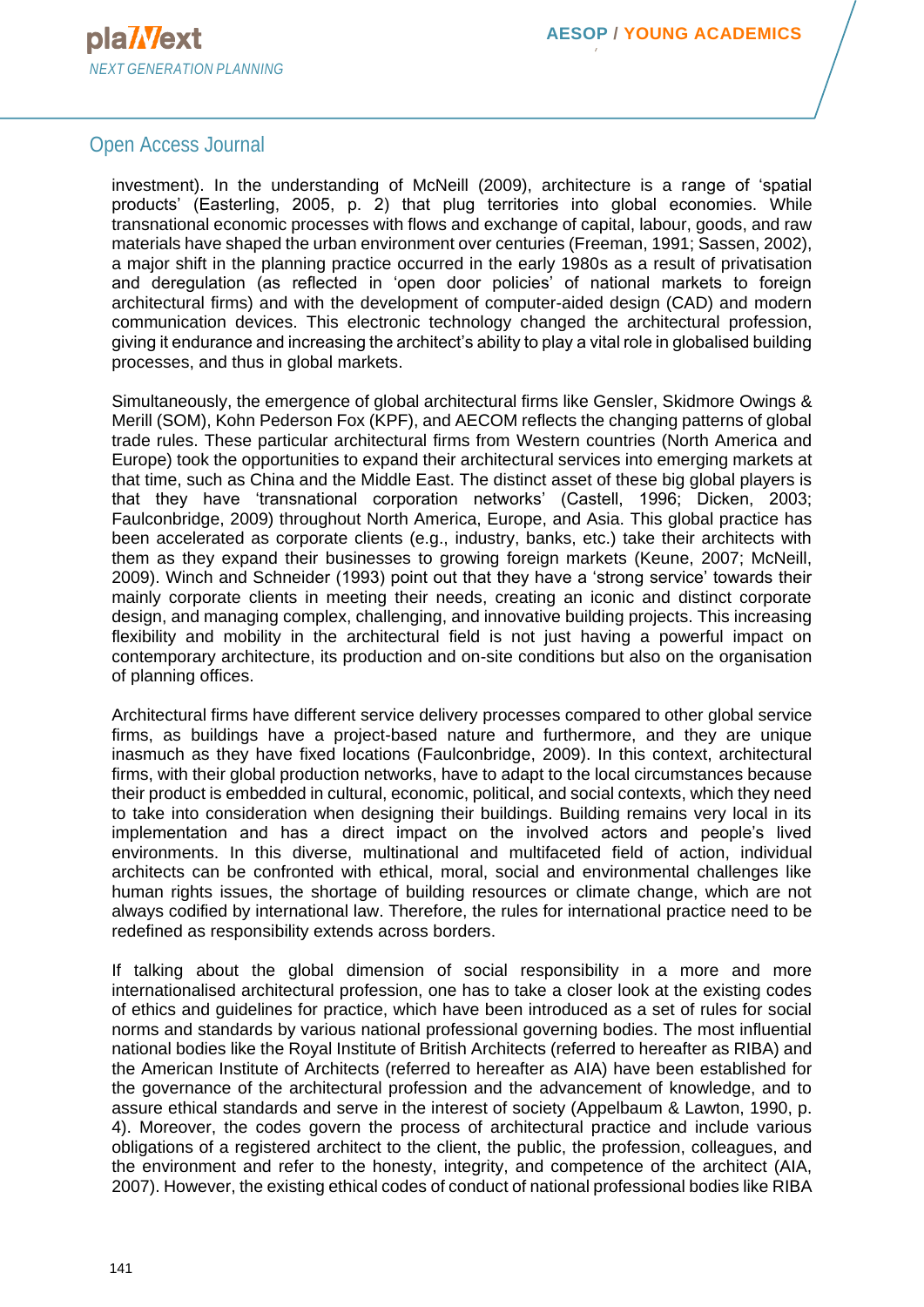# Open Access Journal

or AIA are considered too weak for rising ethical challenges in a globalised practice (Till et al., 2015).

In a globalised world, where internationally oriented architectural firms have many projects in various countries, these codes of ethics and conducts need to go beyond national borders and have to be universal. Throughout the 20th century, various national architectural registration bodies have established an exchange or founded additional representative organisations like the Architects' Council of Europe (ACE) at the European level, and the International Union of Architects (UIA) has emerged as an organised umbrella body to unify architects across the globe (Keune, 2007). The UIA developed the 'Accord on International Standards of Professionalism in Architectural Practice' (UIA, 1999), as steps towards establishing a more social practice for internationally practising architects; however, these standards are recommendations and not legally binding. Still, rapid urbanisation and intensive urban growth are built on cheap available labour and have enabled a highly exploitative labour subcontracting system because construction requires very intensive labour work (ILO, 2016). Therefore, it is necessary that current architectural practice goes beyond national codes of conduct and builds greater awareness towards a more universal, socially responsible, and just architectural approach, especially during the building process. For this purpose, this debate needs to be built on existing frameworks such as the international labour standards monitored by the International Labour Organisation (ILO), or the UN's Sustainable Development Goals (SDGS, 2013) and the ISO 26000 (2010). These standards are based on the Universal Declaration of Human Rights, Articles 23 and 24: the ILO 'helps advance the creation of decent work and the economic and working conditions that give working people and business people a stake in lasting peace, prosperity and progress' (ILO, 2016, para. 2).

A theoretical framework is provided for building on the notion of a universal, socially responsible architectural approach and the link between ethics and architectural services as a business. These considerations of the architectural firms as organisation form, which can serve society and meet economic interests, are written from the perspective of governance ethics.

## **Governance Ethics: Architecture as Globalised Practice**

When designing, planning, and building abroad, architects and their firms deal not just with cultural differences, country-specific building regulations, and local working practices, but could potentially find themselves caught up in work on the construction site that violates various labour laws and human rights. Even if the architects are, generally speaking, not legally responsible for health and safety issues on site because these are executed and monitored by the construction companies, these activities still need to be put into the larger social, economic, and ecological context of the production of space. In this understanding, architects are embedded in wider systems such as commercial and economic systems (Olds, 2001; McNeill, 2006, 2009; Till, 2009). Therefore, the evolution of the role of architects and planners, in a global context, has to be considered by discussing issues like moral or value conflicts. In addition, the on-going withdrawal of national state regulations have elevated the discussions on the aspect of governance ethics of construction processes, which focus on the 'process of the emergence of normative global orders involving the establishment and implementation of globally accepted "rules of the game"' (Wieland, 2014, p. 61).

Social and environmental standards are set not only by policy frameworks but also by the firms themselves because, according to Freeman (1984), they are understood as the owners of resources who create value in the production chain. Hence, architectural firms are socially legitimated governance structures for the realisation process of a design service. Therefore,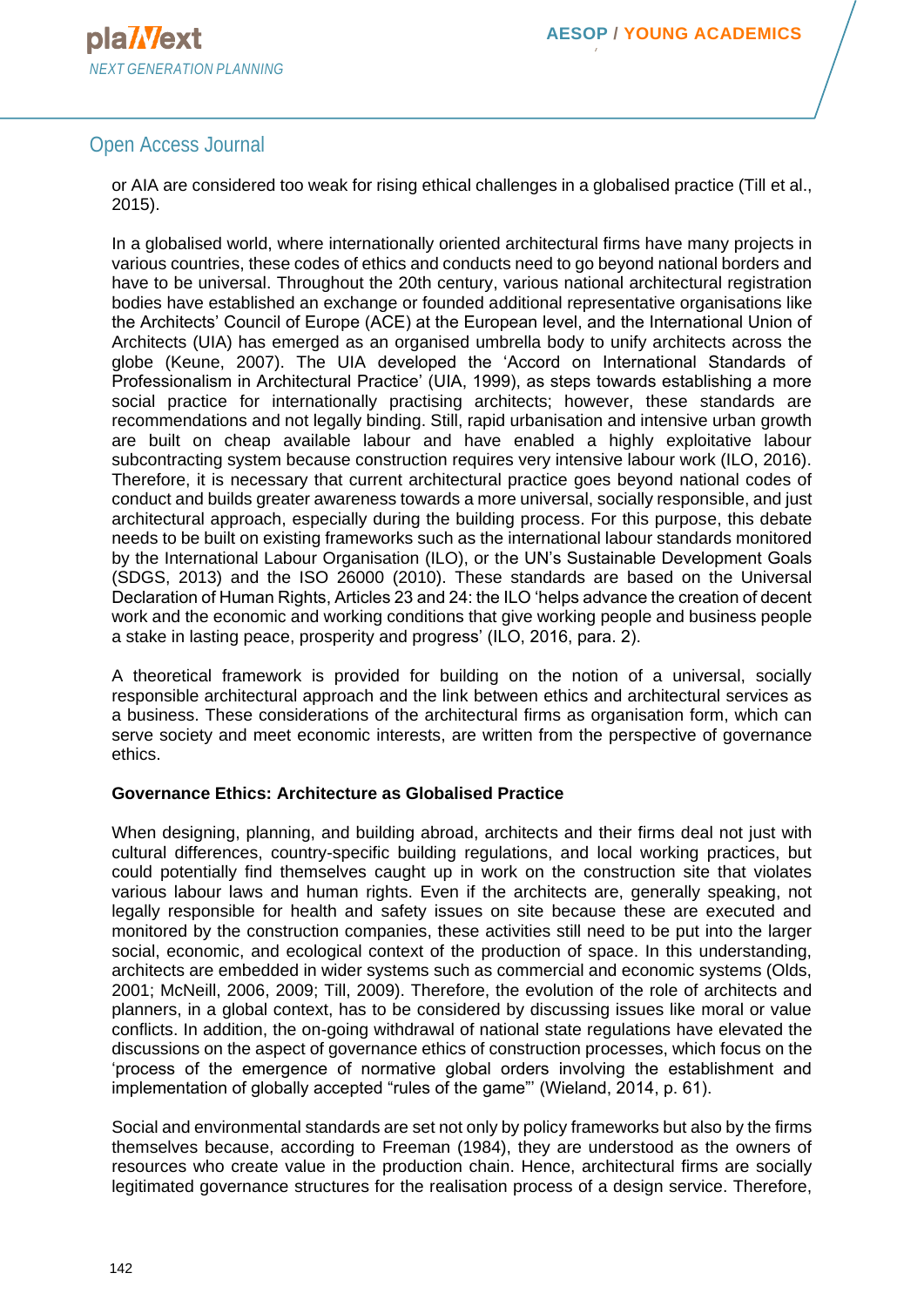## Open Access Journal

one of the basic assumptions is that the organisation of the firm – in this specific case, the architectural firm – needs to implement and create a governance structure to deal with ethical issues during this process. This is not only important for solving the moral conflicts but also for generating values like integrity, fairness, inclusion, and justice for all actors involved in a construction project (Wieland, 2015). The assumption in this context is that nowadays, architectural firms, as global players, are not only standard-takers but also standard-creators for moral values (Wieland, 2014).

In common practice, architecture firms often conceive themselves as commercial organisations working for the owners of resources (i.e., the capital investors or the clients) for the purpose of providing architectural services, which range from the design to the preparation of construction documents and the construction administration. In delivering these services, the cooperation 'is an interaction between owners of resources to their mutual advantages, whose underlying stability depends, on the one hand, upon a preponderance of shared interests over conflicting and diverging interests and, on the other, on the shared moral values of actors' (Wieland, 2014, p. 49). Here, the concept of intersectoral governance allows to internally develop moral values for decision-taking and decision-making.

'Intersectoral governance is a specific form of the management of cooperation of individual and organisational, material and immaterial resources and capabilities. Its goal is the creation of shared value through the efficient and effective implementation of transactions across two or more sectors of society. Its method is polylingualism meaning the ability to reconstruct the interests of all relevant stakeholders at their intrinsic value and to integrate them into a common perspective' (Wieland, 2015, p. 11).

Applying these remarks to construction means that intersectoral competence and capability are constitutional preconditions for the existence and success of a construction project and this is per se a polylingual organisational system. In this understanding, construction projects are characterised by their uniqueness, temporary nature, dynamic process, financial, temporal, personnel or other limitations, clear demarcation of other projects and projectspecific organisation structure (Brandenberger & Ruosch, 1996). Along the realisation process of a construction project, various stakeholders are involved, and the interconnections and dependencies between those can be very complex as different disciplines, interests and hierarchical levels are engaged. Consequently, construction projects are a temporary nexus of stakeholders during the dynamic planning and building process.

As part of the construction process, architects have direct contact with clients and other stakeholders such as planners, regulators, and construction companies. Similarly, architects' choices determine the subsequent actions of partners in the production chain of construction. Therefore, their implementation of the decision-making process is relevant for all involved stakeholders. Architects and their firms not only have an obligation to their clients; they also have a responsibility toward society and the environment. The discourse on social responsibility in architecture and planning is an old one and highly connected with the perception of the profession and the role of architects; however, corporate social responsibility in the construction business is a rather new topic (Heerze, 2010). Thus, the debate about the standards of social responsibility for architects needs to be connected to the framework of governance ethics and the debate about the nature of the architectural firm in a globalised practice. Not only the individual architect but also architectural firms need to deal with the issue of social responsibility in moral situations; they are asked to assume leadership and set standards for architecture and construction. In other words, clients or contractors may not increase their governance of job site safety unless they feel pressured to do so, and if no architectural firms are willing to work for certain clients or cooperate with certain contractors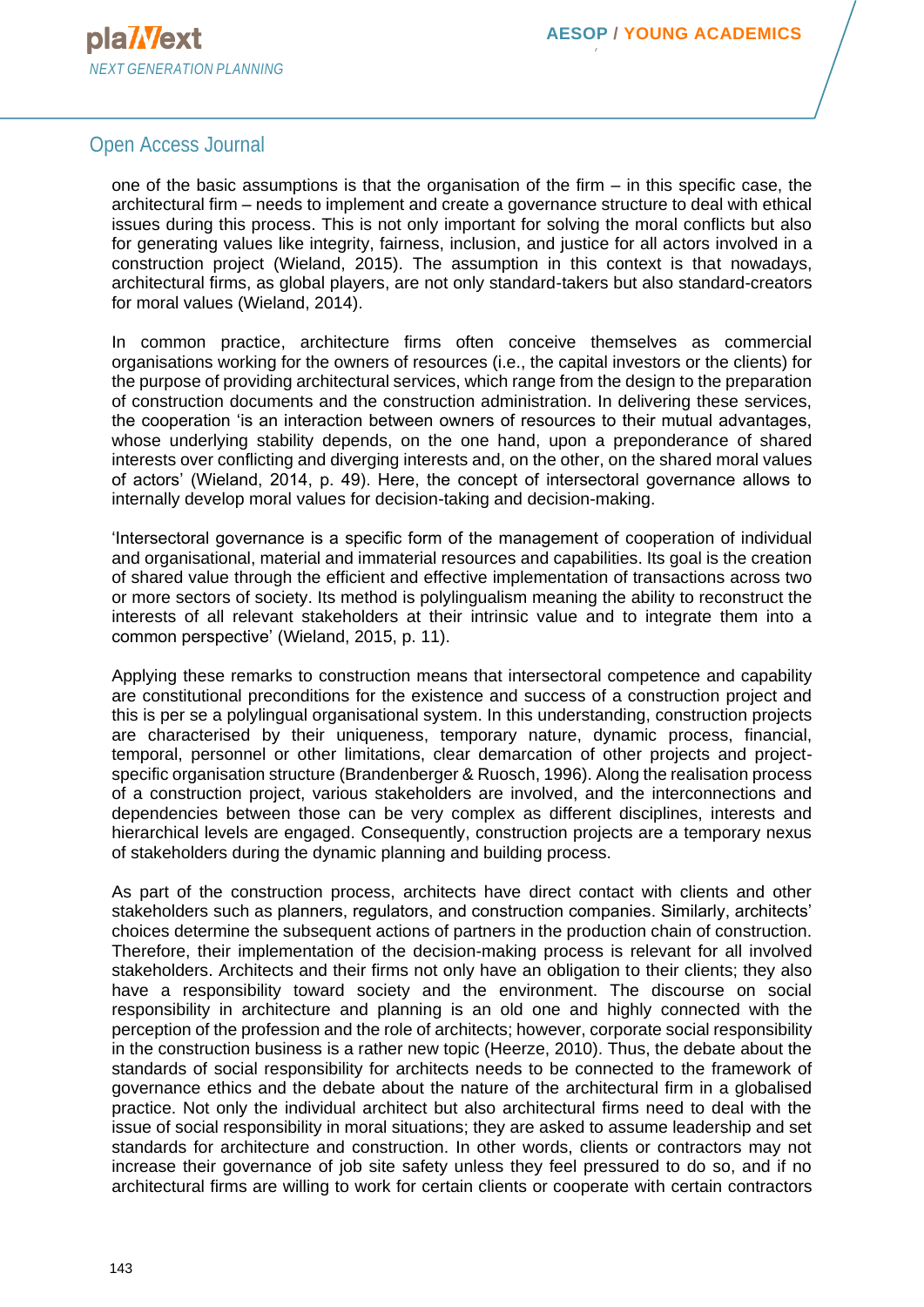# Open Access Journal

because those clients or contractors are violating human rights standards on their construction sites, this might sufficiently increase the pressure. This approach is not only legitimate but also inevitable if the social responsibility debate is implemented into the business models of architectural firms. All stakeholders, from investors to clients, architects, construction firms, and decision-makers, need to cooperate to achieve actual change in the construction business.

For this purpose, the shared value creation (SVC) concept developed by Porter and Kramer (2011) serves as a further theoretical and practical anchor to bring issues concerning society and business together. According to Porter and Kramer, this 'involves creating economic value in a way that also creates value for society by addressing its needs and challenges. Businesses must reconnect company success with social progress' (2011, p. 49). In that sense, Porter and Kramer's SVC concept (2011) 'is essentially about "creating", "developing", "opportunities", "to help", with the cooperation of organisations, i.e., about a common learning process involving business, politics and society, that includes the possibility of failure' (Wieland, 2017, p. 10). Here, it is crucial to understand the current social processes and dynamics on construction sites, as they are a reflection of production patterns of contemporary urban spaces. As construction is a multidimensional process, increasing awareness must take place among all the different stakeholders involved in construction sites, starting with the client and the investors and continuing with communities, planners, managers, executing companies, private enterprises, trainers, and future residents of the building. In order to further build on 'shared values, principles and priorities for a common destiny' for more inclusive and sustainable societies and built environments (UN, 2014, p. 5), it is necessary to define a common learning process involving these stakeholders.

To follow this theoretical framework of governance economics, the understanding is that an architectural firm can integrate 'social, environmental, ethical, human rights and consumer concerns into their business operations' (EU, 2011, p. 6). Consequently, one of the objectives of this theoretical framework is to create a shift in the perception of architectural firms and for them to implement a value management system to fully meet the requirements of their corporate social responsibilities.

## **Conclusions**

Today more than ever, architects need to be prepared to act in an international environment and to deal with the growing global challenges of climate change, limited resources, social inequality, and its related moral issues on construction sites. Within this setting, there is a growing need for new global leadership to encourage sustainability and social planning developments, particularly as global architectural practices are closely intertwined with political, economic, cultural, and social forces. It becomes obvious that there is an urgent need for improvement of the moral and ethical standards in the global construction industry, and this must also involve the architect. Therefore, the theoretical framework reflects the need for interdisciplinary work to understand current phenomena, the social conditions of global building production, the role of the architect within a globalised building practice and the perspective of governance ethics. Only integrating these various approaches helps gaining a broader understanding of the interwoven social, economic, and ecological interconnections, dependencies, relationships and conditions of globalised construction practices. Consequently, the role of architects, their responsibilities, and their social engagement needs to be more and more questioned and redefined within the process.

Architects do not only work in a highly interwoven and transnational construction sector, they are an integral part of the production of space. They are also a vital part of the global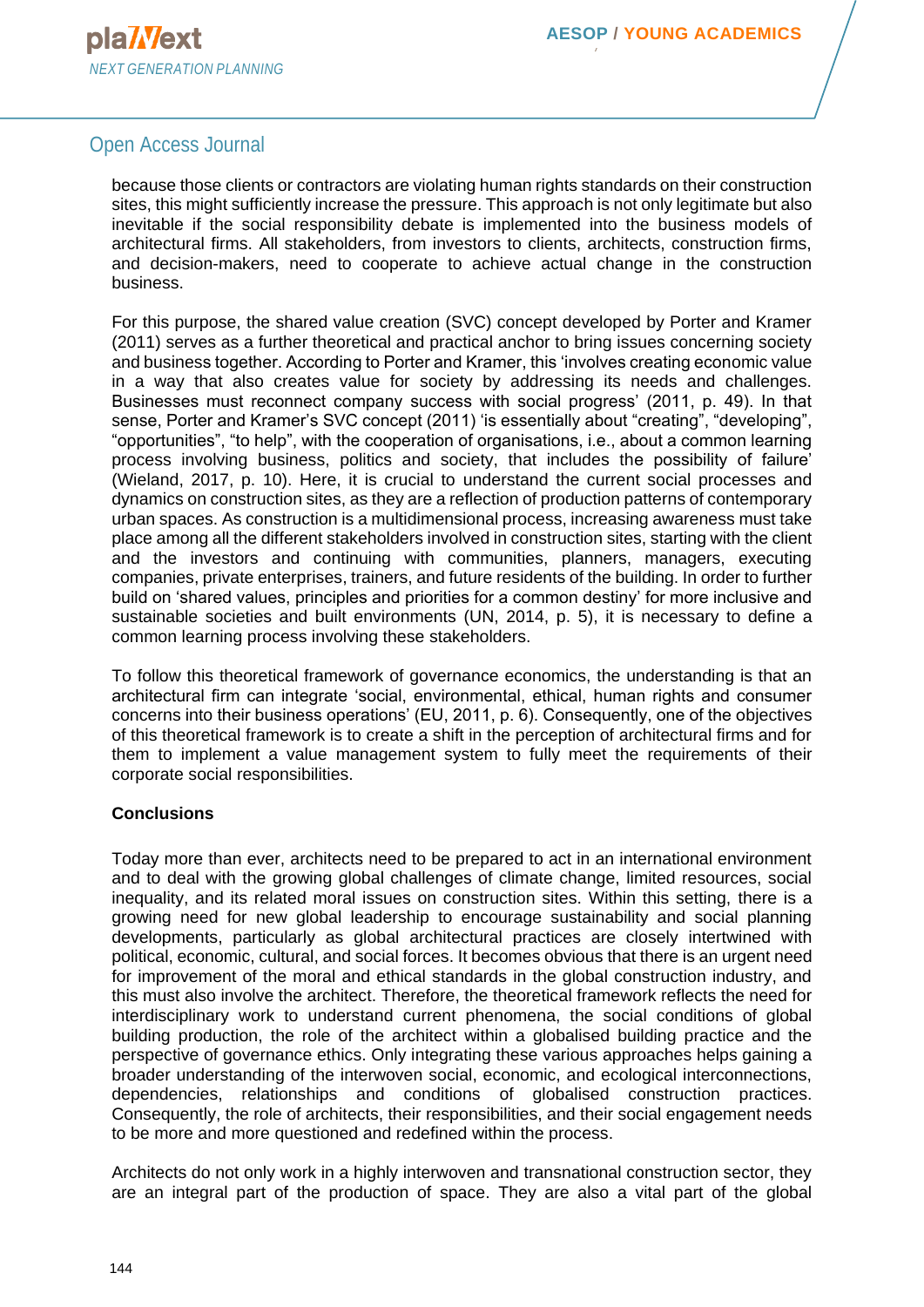## Open Access Journal

construction value chain and are affected by commercial, legal, and economic rationale. Therefore, first, it is essential to position the profession of architects as creators of space in both historical and contemporary contexts and to describe their social capabilities and engagement. Secondly, it is imperative to reflect on the responsibilities and duties of globally practising architects and their firms during their work by referring to the code of conduct. Above all, codes alone are insufficient to ensure the ethical behaviour of architects, as they need to be unequivocally implemented and lived. Ethical standards that are contextually-sensitive should be developed to enahnce a more responsive global architectural practice. Third, by drawing attention to the role of the architectural firms within the global network, the consequences of design and planning decisions, and their direct contact with other stakeholders such as the client, the developers, the authorities, the contractors, and the construction companies, reveal the architectural firms as a central and active stakeholder for leveraging change in the construction process. Consequently, this article claims more awareness of social issues among those involved in the global construction business. It calls for action that includes principles of fair construction conditions for workers, which can be considered in a fair planning and design approach in early project stages.

#### **References**

American Institute of Architects (AIA) (2007). Codes of ethics & professional conduct. Retrieved October 24, 2014, from

<http://www.aia.org/aiaucmp/groups/aia/documents/pdf/aiap074121.pdf>

- Appelbaum, D. & Lawton, S. V. (1990). *Ethics and the professions*. [New Jersey:](https://en.wikipedia.org/wiki/Upper_Saddle_River,_New_Jersey) Prentice-Hall, Englewood Cliffs.
- Aravena, A. (2016). La Biennale di Venezia. Retrieved June 5, 2016, from <http://www.labiennale.org/en/architecture/2016/intervento-di-alejandro-aravena>
- Architects/Designers/Planners for Social Responsibility (ADPSR) (2015). Responsibility. Retrieved November 22, 2015, from [http://www.adpsr.org](http://www.adpsr.org/)
- Bergdoll, B. (2010). Introduction. In A. Lepik (Ed.). *Small scale, big change: New architectures of social engagement*. (pp. 7–12). New York, Basel: Museum of Modern Art; Birkhäuser.
- Bhacker, M. (2016, April 19). The construction industry must step up on human rights. The Guardian. Retrieved May 27, 2016, from [https://www.theguardian.com/global](https://www.theguardian.com/global-development/2016/apr/19/construction-industry-must-step-up-on-human-rights-migrant-workers-qatar)[development/2016/apr/19/construction-industry-must-step-up-on-human-rights](https://www.theguardian.com/global-development/2016/apr/19/construction-industry-must-step-up-on-human-rights-migrant-workers-qatar)[migrant-workers-qatar](https://www.theguardian.com/global-development/2016/apr/19/construction-industry-must-step-up-on-human-rights-migrant-workers-qatar)
- Bloomer, P. & Neiva, J. M. (2014, June 13). Brazil World Cup: Fifa and business miss an open goal for human rights. Hg. v. The Guardian. Retrieved October 11, 2014, from [http://www.theguardian.com/sustainable-business/brazil-world-cup-fifa-business](http://www.theguardian.com/sustainable-business/brazil-world-cup-fifa-business-goal-human-rights)[goal-human-rights](http://www.theguardian.com/sustainable-business/brazil-world-cup-fifa-business-goal-human-rights)
- Brandenberger, J. & Ruosch, E. (1996). *Projektmanagement im Bauwesen*. Baufachverlag biem. Bern: hep verlag.
- Bronner, U. & Reikersdorfer, C. (2016). *Urban nomads. Building shanghai: Migrant workers and the construction Process*. Bielefeld: transcript.
- Burdett, R. & Sudjic, D. (2007). *The endless city. The urban age project by the London School of Economics and Deutsche Bank's Alfred Herrhausen Society*. London: Phaidon.
- Campbell, H. & Marshall, R. (2005). Professionalism and planning in Britain. *Town Planning Review*, 76(2), 191–214. doi:10.3828/tpr.76.2.5.

Castells, M. (1996). *The rise of the network society*. Oxford: Blackwell Publishers.

Chen, D. W. (2015, November 26). Safety lapses and deaths amid a building boom in New York. The New York Times. Retrieved November 12, 2015, from [http://mobile.nytimes.com/2015/11/27/nyregion/rise-in-new-york-construction-deaths](http://mobile.nytimes.com/2015/11/27/nyregion/rise-in-new-york-construction-deaths-strikes-the-poor-and-undocumented.html?_r=1)strikes-the-poor-and-undocumented.html? r=1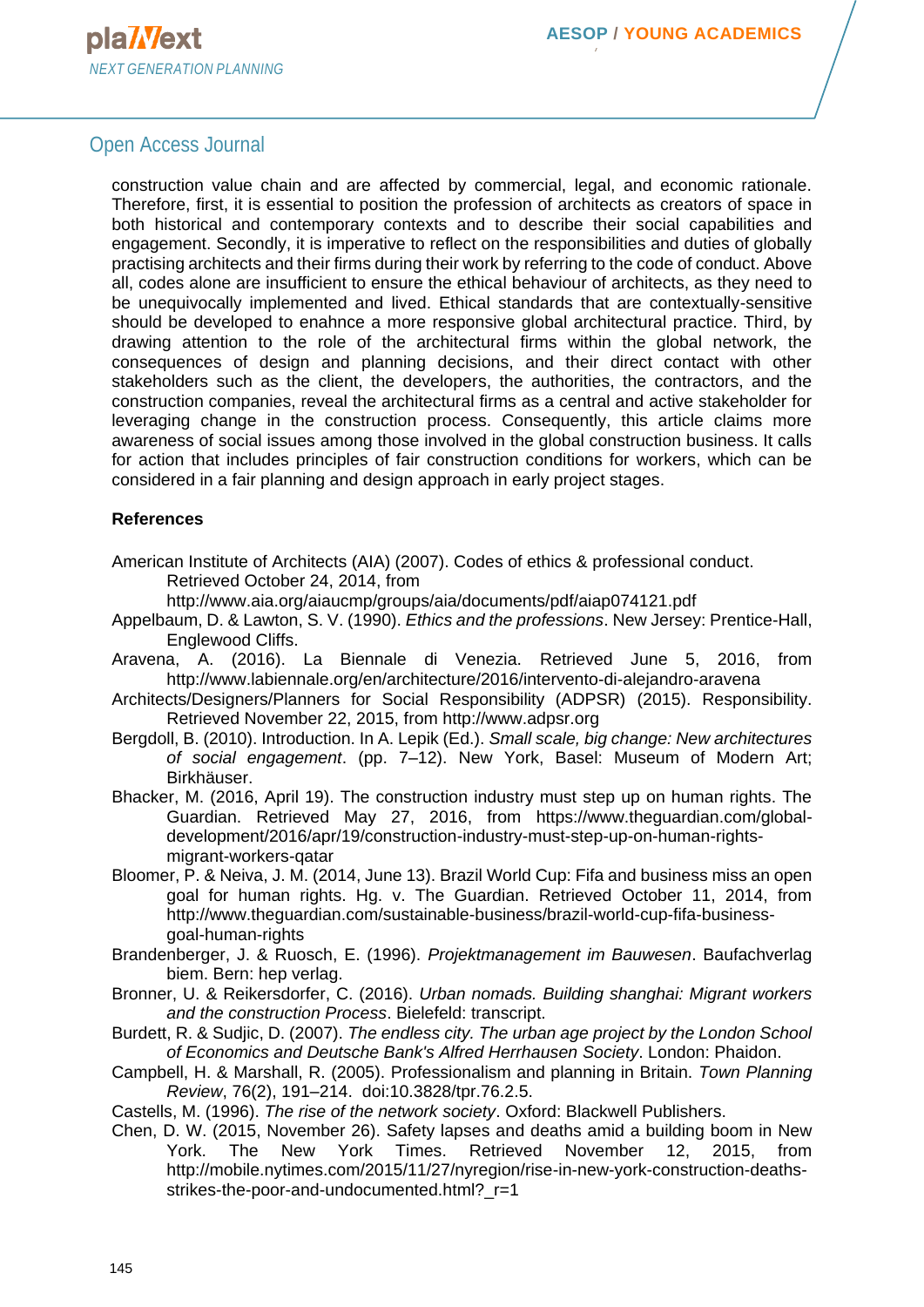#### Open Access Journal

- Curtis, W. J. R. (1996). *Modern architecture since 1900*. London: Phaidon.
- Desai, P. (2010). *One planet communities: A real-life guide to sustainable living*. Chichester: Wiley.
- Dicken, P. (2003). *Global shift: Reshaping the global economic map in the 21st century.* London; Thousand Oaks: Sage Publications.
- Droege P. (2006). *Renewable city. A comprehensive guide to an urban revolution*. Chichester, England: John Wiley & Sons Ltd.
- Droege, P. (2012). Beyond sustainability: Architecture in the renewable City. In C. G., Crysler, S. Cairns, & H. Heynen. (Ed.) *The SAGE handbook of architectural theory*. (pp. 590– 601) London; Thousand Oaks: SAGE.
- Easterling, K. (2005). *Enduring innocence. Global architecture and its political masquerades*. Cambridge MA.: MIT Press.
- European Union Agency for Fundamental Rights (FRA) (2015). Severe labour exploitation: workers moving within or into the European Union. States' obligations and victims' rights. Retrieved May 27, 2016, From [https://fra.europa.eu/sites/default/files/fra-2015](https://fra.europa.eu/sites/default/files/fra-2015-severe-labour-exploitation_en.pdf) [severe-labour-exploitation\\_en.pdf](https://fra.europa.eu/sites/default/files/fra-2015-severe-labour-exploitation_en.pdf)
- European Commission (EU) (2011). Corporate social responsibility: a new definition, a new agenda for action. Retrieved May 01, 2016, from [http://europa.eu/rapid/press](http://europa.eu/rapid/press-release_MEMO-11-730_en.htm)[release\\_MEMO-11-730\\_en.htm](http://europa.eu/rapid/press-release_MEMO-11-730_en.htm)
- Faulconbridge, J.R. (2009). The regulation of design in global architecture firms: Embedding and emplacing buildings. *Urban Studies Journal*, 46(12), 2537-2554. doi:10.1177/0042098009344227
- Fischer, T. (2010*). Ethics for architects. 50 dilemmas of professional practice*. New York: Princeton Architectural Press.
- Frampton, K. (1983). Towards a critical regionalism: Six points for an architecture of resistance. In H. Foster (Ed.), *The Anti-Aesthetic. Essays on Postmodern Culture*. Seattle: Bay Press.
- Freeman, R. E. (1984). *Strategic management: A stakeholder approach*. Boston: Pitman.
- Freeman, R. E. (Ed.) (1991). *Business ethics. The state of the art.* The Ruffin Series in Business Ethics. Oxford: Oxford University Press.
- General Agreement Traffics and Trade (GATT) (1994). General agreement on tariffs and trade 1994. Retrieved January 12, 2016, from [https://www.wto.org/english/docs\\_e/legal\\_e/06-gatt.pdf](https://www.wto.org/english/docs_e/legal_e/06-gatt.pdf)
- Gibson, O. (2014, February 18). Doha forced to break silence on Qatar's migrant worker deaths: Up to now, information on how many of Qatar's migrant workers are dying has been limited to the Nepalese. But Qatar's campaign to host the 2022 World Cup has made it a focal point. The Guardian. Retrieved May 04, 2014, from [http://www.theguardian.com/world/2014/feb/18/doha-forced-break-silence-qatar](http://www.theguardian.com/world/2014/feb/18/doha-forced-break-silence-qatar-migrant-worker-deaths)[migrant-worker-deaths](http://www.theguardian.com/world/2014/feb/18/doha-forced-break-silence-qatar-migrant-worker-deaths)
- Guasch, A., M. & Zulaika, J. (Ed.) (2005). *Learning from the Bilbao Guggenheim* (Center for Basque studies conference paper series). Bilbao: Basque Studies Program.
- Gunder, M. & Hillier, J. (2007). Problematising responsibility. Planning theory and practice: On seeing the middle of the string? *Progress in Planning*, 68(1), 57–96. doi: 10.1016/j.progress.2007.07.002
- Gunder, M. & Hillier, J. (2009*). Planning in ten words or less: A Lacanian entanglement with spatial planning*. New York, NY: Routledge.
- Heerze, A. (2010). CSR in the architectural branch: An explorative research on how architectural enterprises can organize and communicate about CSR. Retrieved June 14, 2016, from [http://essay.utwente.nl/60171/1/MA\\_thesis\\_A\\_Heerze.pdf](http://essay.utwente.nl/60171/1/MA_thesis_A_Heerze.pdf)
- Henket, H. J. (2002). Modernity, modernism and the modern movement. In H. J. Henket & H. Heynen (Ed.), *Back from utopia: The challenge of the modern movement*. (pp. 378– 398). Rotterdam: 010 Publishers.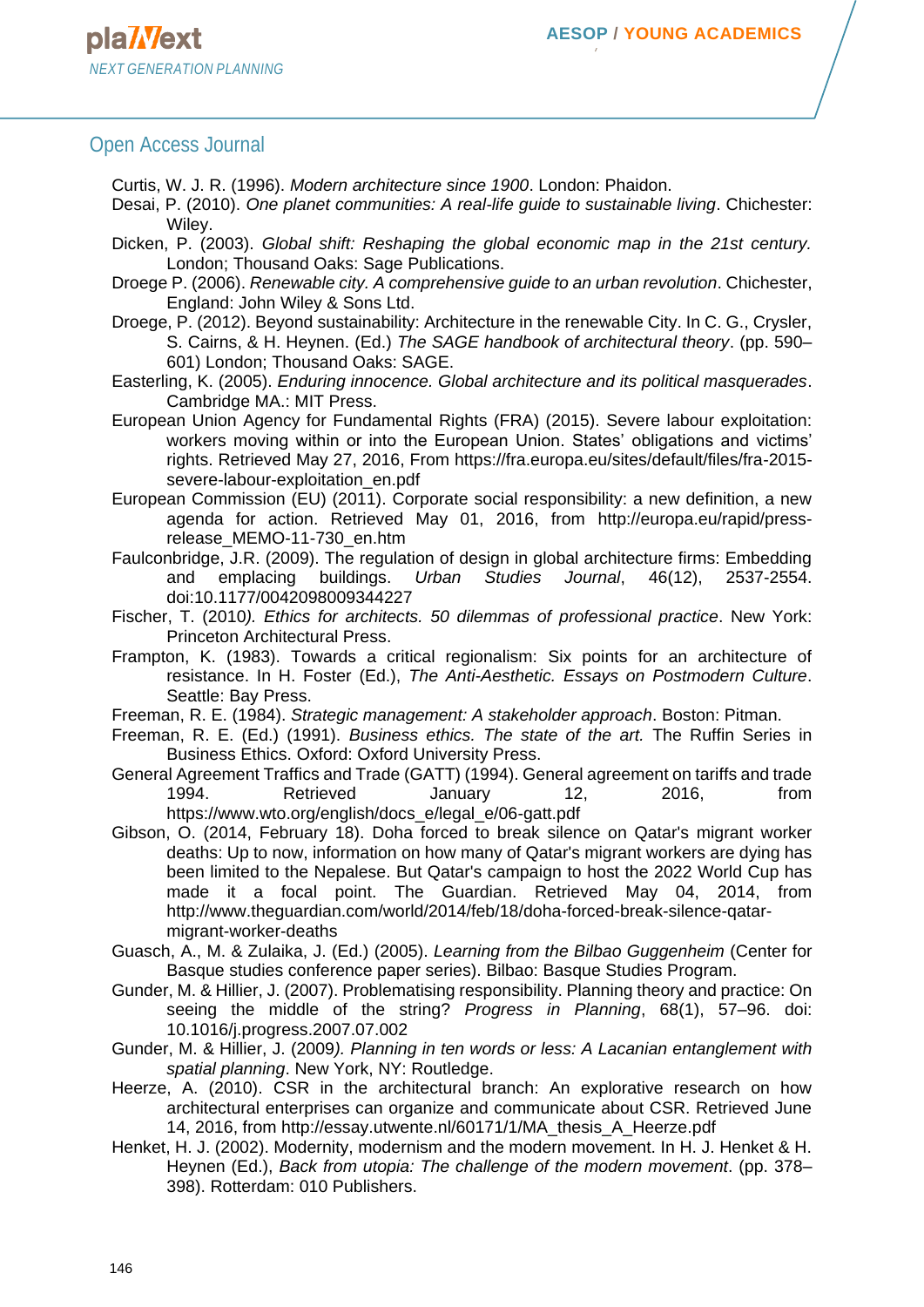## Open Access Journal

Heynen, H. (1999). *Architecture and modernity: A critique.* Cambridge, Mass., London: MIT Press.

Howard, E. (1965 [1902]). *Garden cities of tomorrow.* Cambridge, MA: MIT Press.

Human Rights Watch (HRW) (2017, June 14). Red card. Exploitation of construction workers on World Cup sites in Russia. Retrieved July 26, 2017, from [https://www.hrw.org/report/2017/06/14/red-card/exploitation-construction-workers](https://www.hrw.org/report/2017/06/14/red-card/exploitation-construction-workers-world-cup-sites-russia)[world-cup-sites-russia](https://www.hrw.org/report/2017/06/14/red-card/exploitation-construction-workers-world-cup-sites-russia)

Human Rights Watch (HWR) (2013, February 1). People and power: Sochi Olympics. Retrieved July 26, 2014, from [http://www.hrw.org/people-and-power-2014-sochi](http://www.hrw.org/people-and-power-2014-sochi-olympics)[olympics](http://www.hrw.org/people-and-power-2014-sochi-olympics)

- International Labour Organization (ILO) (1932). C029. Forced labour convention, 1930. No.29). Adoption: Geneva, 14th ILC session (28 Jun 1930) - Status: Up-to-date instrument (Fundamental Convention). Retrieved November 4, 2016, from [http://www.ilo.org/dyn/normlex/en/f?p=NORMLEXPUB:12100:0::NO::P12100\\_ILO\\_C](http://www.ilo.org/dyn/normlex/en/f?p=NORMLEXPUB:12100:0::NO::P12100_ILO_CODE:C029) [ODE:C029,](http://www.ilo.org/dyn/normlex/en/f?p=NORMLEXPUB:12100:0::NO::P12100_ILO_CODE:C029)
- International Labour Organization (ILO) (2016). International Labour Organization: Mission and objectives. Retrieved October 19, 2016, from http:// www.ilo.org/global/about-the-ilo/mission-and-objectives/lang--en/index.htm
- International Organization for Standardization. (ISO) (2010). ISO 26000 SR. Guidance on social responsibility. Retrieved December 11, 2015, from <http://www.iso.org/iso/home/standards/iso26000.htm>
- Jubany, H. (2011). The social responsibility of architects. Interview. Retrieved November 11, 2015, from [http://www.di.net/articles/the\\_social\\_responsibility\\_architects/](http://www.di.net/articles/the_social_responsibility_architects/)
- Keune, R. (2007). Architectural services in global trade in professional service. Sixth service experts meeting domestic regulation and trade in professional services. Paris, 15-16 February 2007. Retrieved May 13, 2017, from <http://www.oecd.org/site/tadstri/40778996.pdf>
- Knierbein, S. (2016). Preface. In U. Bronner & C. Reikersdorfer (Ed.), *Urban nomads. Building shanghai: Migrant workers and the construction process.* (pp. 7–11). Bielefeld: transcript.
- Lepik, A. (2010*). Small scale, big change: New architectures of social engagement*. New York, Basel: Museum of Modern Art; Birkhäuser.
- Linder, B., Planitzer, J. & Steinkellner A. (2014). Bauen auf Nachhaltigkeit: Ein Leitfaden für faire Arbeitsbedingungen in der Bauwirtschaft. Retrieved September 10, 2014, from bim.lbg.ac.at/sites/files/bim/…/leitfaden\_bauen\_auf\_nachhaltigkeit.pdf
- Linder, B., Planitzer, J. & Steinkellner, A. (2013). Corporate social responsibility to prevent human trafficking: The construction sector in Austria - A mapping. Retrieved September 10, 2014, from [http://bim.lbg.ac.at/files/sites/bim/Untersuchung\\_Construction%20Sector%20Austria\\_](http://bim.lbg.ac.at/files/sites/bim/Untersuchung_Construction%20Sector%20Austria_engl.%20Version.pdf) [engl.%20Version.pdf](http://bim.lbg.ac.at/files/sites/bim/Untersuchung_Construction%20Sector%20Austria_engl.%20Version.pdf)
- Mangold, W. (2015). Design and social responsibility. Retrieved November 24, 2015, from <http://peopleplacespace.org/frr/design-and-social-responsibility/>
- Marcus-Cooper, C. & Sarkissian, W. (1986). *Housing as if people mattered: Site design guidelines for medium-density family housing. California series in urban development.* Berkeley: University of California Press.
- Marcuse, P. (1976). Professional ethics and beyond: Values in planning. *Journal of the American Institute of Planners*, 42 (3), 264–274. doi:10.1080/01944367608977729
- McDonough, W. & Braungart, M. (2002). *Cradle to cradle: Remaking the way we make things*. (1st ed.). New York: North Point Press.
- McNeill, D. (2006). Globalization and the ethics of architectural design. *City: analysis of urban trends, culture, theory, policy, action*, 10(1), 49–58. doi:10.1080/13604810600594639
- McNeill, D. (2009). *The global architect: firms, fame and urban form*. London: Routledge.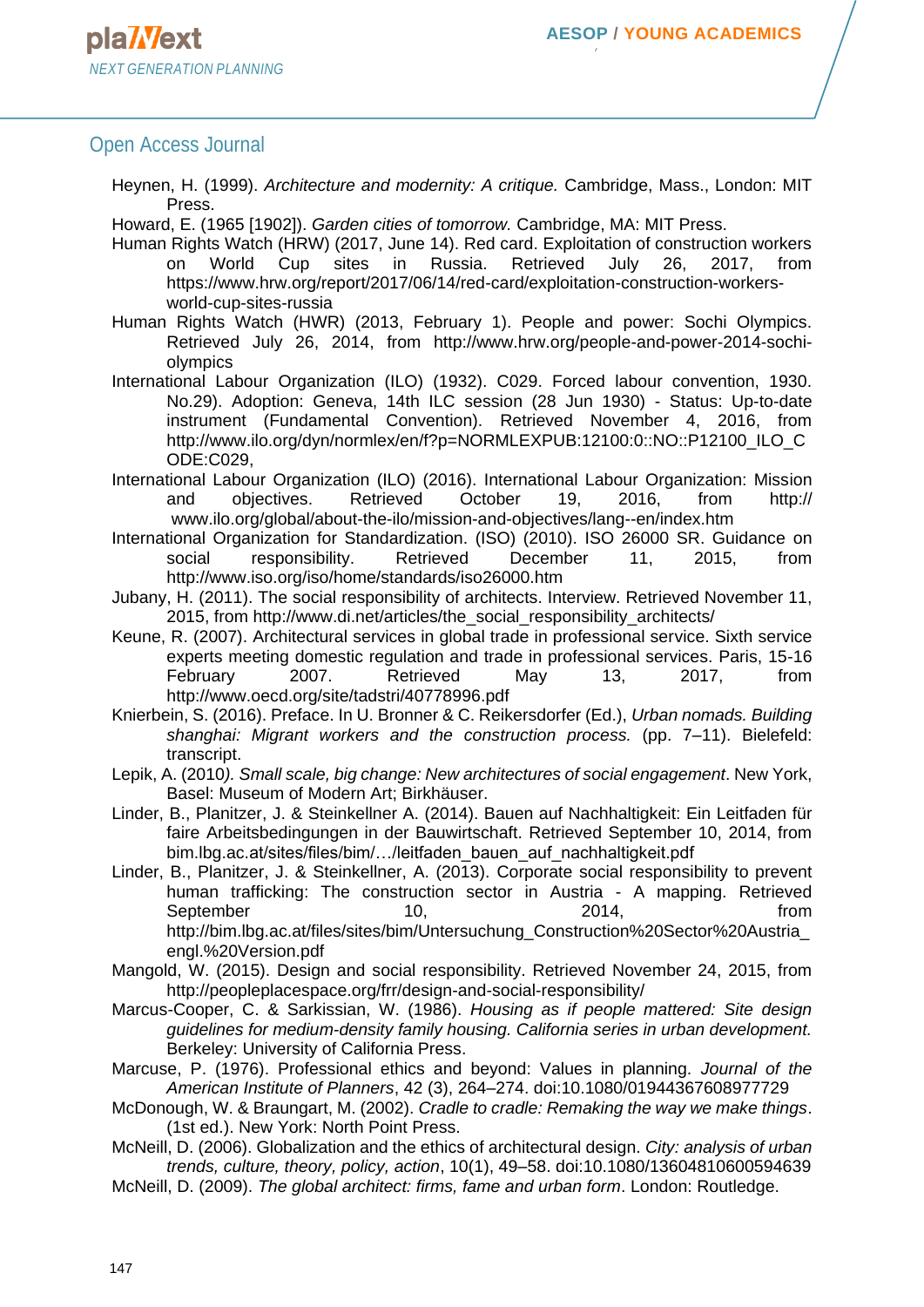#### Open Access Journal

- Murvin, H. L.(1982). *Architect's Responsibilities in the Project Delivery Process*. (2nd ed.). Oakland, HA: Architectural Books.
- Nerdinger, W. (Ed.) (2012). *L' architecture engagée: Manifeste zur Veränderung der Gesellschaft*. Castle Hill: Ed. Detail.
- Olds, K. (2001). *Globalization and urban change*. Oxford: Oxford University Press.
- Porter, M. E. & Kramer, M. (2011). The big idea: Creating shared value. How to reinvent capitalism – and unleash a wave of innovation and growth. *Harvard Business Review*, 89(1-2), 62–77. doi:10.2469/dig.v41.n1.28
- Porter, M. E. & Kramer, M. R. (2006). Strategy and society: The link between competitive advantage and corporate social responsibility. *Harvard Business Review*, 84(12), 78– 92, 163.
- Prakash, V. (2002). *Chandigarh's Le Corbusier: the struggle for modernity in postcolonial India.* Seattle: University of Washington Press.
- Rowe, H. A. (2011). The rise and fall of modernist architecture. Inquiries Journal/Student Pulse, 3(04). Retrieved May 12, 2016, from<http://www.inquiriesjournal.com/a?id=515>
- Royal Institute of British Architects (RIBA) (2005). Code of professional conduct: For members of the Royal Institute of British Architects. Retrieved October 24, 2014, from www.architecture.com/RIBA/Professionalsupport/Professionalstandards/CodeOfCon duct.aspx
- Sadri, H. (2012). Professional ethics in architecture and responsibilities of architects towards humanity. *İş Ahlakı Dergisi Turkish Journal of Business Ethics*, 5, 86–96.
- Sassen, S. (Ed.) (2002). *Global networks, linked cities.* New York: Routledge.
- SDGS (2013). Why the World Needs an Urban Sustainable Development Goal, 2013. Retrieved April 24, 2016, from [https://sustainabledevelopment.un.org/content/documents/2569130918-SDSN-Why](https://sustainabledevelopment.un.org/content/documents/2569130918-SDSN-Why-the-World-Needs-an-Urban-SDG.pdf)[the-World-Needs-an-Urban-SDG.pdf,](https://sustainabledevelopment.un.org/content/documents/2569130918-SDSN-Why-the-World-Needs-an-Urban-SDG.pdf)
- Spector, T. (2001). *The ethical architect: The dilemma of contemporary practice*. New York: Princeton Architectural Press.
- Till, J. (2009). *Architecture depends*. Cambridge, Massachusetts, London: MIT Press.
- Till, J., Morrell, P. & Roberts, D. (2015, July 01). RIBA and ARB ethical codes attacked. The Architects' Journal. Retrieved May 03, 2017, from [https://www.architectsjournal.co.uk/news/riba-and-arb-ethical-codes](https://www.architectsjournal.co.uk/news/riba-and-arb-ethical-codes-attacked/8685535.article)[attacked/8685535.article](https://www.architectsjournal.co.uk/news/riba-and-arb-ethical-codes-attacked/8685535.article)
- Tummers, L. (2015). The re-emergence of self-managed co-housing in Europe: A critical review of co-housing research. *Urban Studies Journal*, 53(10), 1–18. doi:10.1177/0042098015586696.
- UIA (1999). Accord on recommended international standards of professionalism in architectural practice. International Union of Architects, Paris, France. Retrieved June 27, 2017, from<http://www.uia-architectes.org/sites/default/files/UIAAccordEN.pdf>
- United Nations (UN) (2014). The road to dignity by 2030: Ending poverty,Transforming all lives and protecting the planet. Synthesis report of the secretary- general on the post-2015 Agenda. Retrieved April 26, 2016, from www.un.org/disabilities/documents/reports/SG\_Synthesis\_Report\_Road\_to\_Dignity\_ by\_2030.pdf
- Venturi, R., Scott Brown, D. & Izenour, S. (1972). *Learning from Las Vegas: The forgotten symbolism of architectural form*. Cambridge, Mass.: MIT Press.
- Wackernagel, M. & Rees W, E. (1996). *Our ecological footprint: Reducing human impact on the earth*. The new catalyst bioregional series 9. Gabriola Island, BC: New Society Publ.
- Wieland, J. (2007). *Die Ethik der Governance* (5th ed.). Studien zur Governanceethik: Bd. 1. Marburg: Metropolis-Verl.
- Wieland, J. (2014). *Governance ethics: Global value creation, economic organization and*